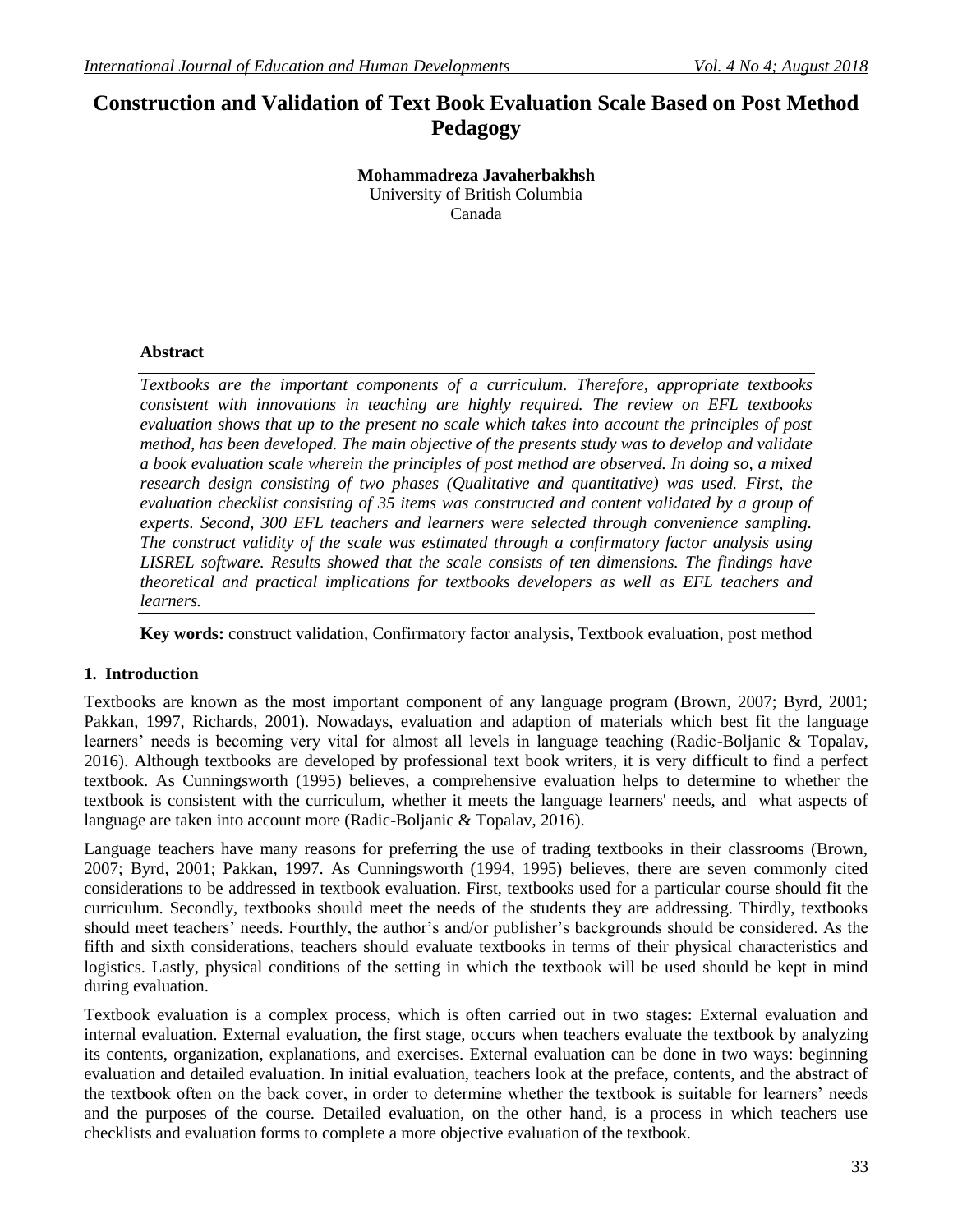In the second stage of evaluation, internal evaluation, teachers try to evaluate the effectiveness of textbooks while actually using them in their classes. Macro evaluation' and 'micro evaluation' are two ways of internal evaluation. Macro evaluation can be defined as an overall assessment of whether the textbooks actually work in classroom settings. In micro evaluation, teachers choose one particular unit or a task and evaluate its usefulness and suitability in detail (Ellis, 1997; McDonough & Shaw, 1993; Pakkan, 1997). Teachers can make use of any of these evaluation methods to make sure that the textbook that they may use or that they are using is best suited to their students" needs, their needs as teachers, and institutional requirements.

Using a textbook in language teaching has different advantages (Graves, 2000; Richards, 2001; Tomlinson, 1999; 2001; 2003; 2006; 2008). First of all, textbooks are prepared by experienced and well-qualified professionals. Secondly, textbooks are usually guided in real teaching environments before they are published. As a third reason, Graves (2000), and Tomlinson (1998) recommend that textbooks provide useless help to not experienced teachers and a group of useful opinions, tasks, and activities for high experienced teachers. Textbooks often provide the framework for course syllabi since what will be learned and taught, and the order in which it will be taught, has already been defined by the author(s) of the textbook. Moreover, a language textbook can help teachers to save time textbooks often provide a set of visuals, activities, readings, exercises, tasks, and so on that can be used to arrange class times. Another advantage of using a textbook is that it often provides supporting materials like cassettes, worksheets, audio-visuals, and/or manuals. Maintaining a degree of consistency among teachers who teach the same course is another source of usefulness for using a textbook as individual teachers bring different professional backgrounds and personality traits into the classroom (Graves, 2000; Pakkan, 1997).

Zohrabi (2011) argues that textbooks, should be assessed at each stage of the class in order to find their feebleness in order to make them better. As Tomlinson (2006) explains, no textbook is ideal, since it can be used by different students in different conditions. In assessing a textbook, we need to know how it brings learners" needs. Evaluation might be different from one context to another according to the purposes, needs, and abilities of the evaluators. Assessment of textbooks is an advantageous way of teacher development and gives beneficial perception to the teachers.

Ellis (1997), Grant (1987), McDonough & Shaw (1993), and Pakkan (1997) all agree that looking through a textbook, as part of an initial evaluation, can be a complete individual form of evaluation; therefore, detailed evaluation is needed for more reliable and objective evaluation since it usually supply information about how the materials are organized. Moreover, detailed evaluation shows information about vocabulary, study skills, and functions that are to be covered. In the second type of evaluation, internal evaluation, teachers evaluate the usefulness of textbooks while really using them in their classrooms (Grant, 1987; McDonough & Shaw, 1993). Ellis (1997) and Pakkan (1997) label this type of evaluation as in-use evaluation, or retrospective evaluation. Internal evaluation can be carried out in two ways: macro evaluation and micro evaluation (Ellis, 1997). Macro evaluation is defined as total assessment of whether the textbooks worked well or not during teaching. In micro evaluation*,* the teacher chooses one particular unit or a teaching task and evaluates it in more detail in terms of its effectiveness and suitability (Ellis, 1997).

Primarily, textbooks should be suitable for the age level and language proficiency of learners (Brown, 1995; Byrd, 2001; McDonough & Shaw, 1993; Pakman, 1997). Brown (1995) suggests that students with no language education background would have difficulty with textbooks that do not supply necessary background knowledge for what is being taught and learned. Teachers should also consider students" aims for learning a language. Students may need the target language to advance in their academic studies or survive when they go abroad. In the first case, textbooks addressing skills and strategies needed to support educational study could be considered as suitable textbooks, whereas, in the second case, textbooks that provide learners with position to the target language culture and general daily usage of the language would be a good match with the needs of the students (Brown, 1995; Byrd, 2001; Graves, 2000; Pakkan, 1997).

Students" attentiveness should also be taken into consideration while assessing a textbook (Brown, 1995; Byrd, 2001; Graves, 2000; McDonough & Shaw, 1993; Pakkan, 1997; Richards, 2001). Ideally, teachers should know a lot about their students (Byrd, 2001; Pakkan, 1997) in order to compare objectively what the textbook offers and the extent to which there is equivalent between the books and students` profits. The textbook should include tasks, activities, and content that interest students so that students become more motivated to learn.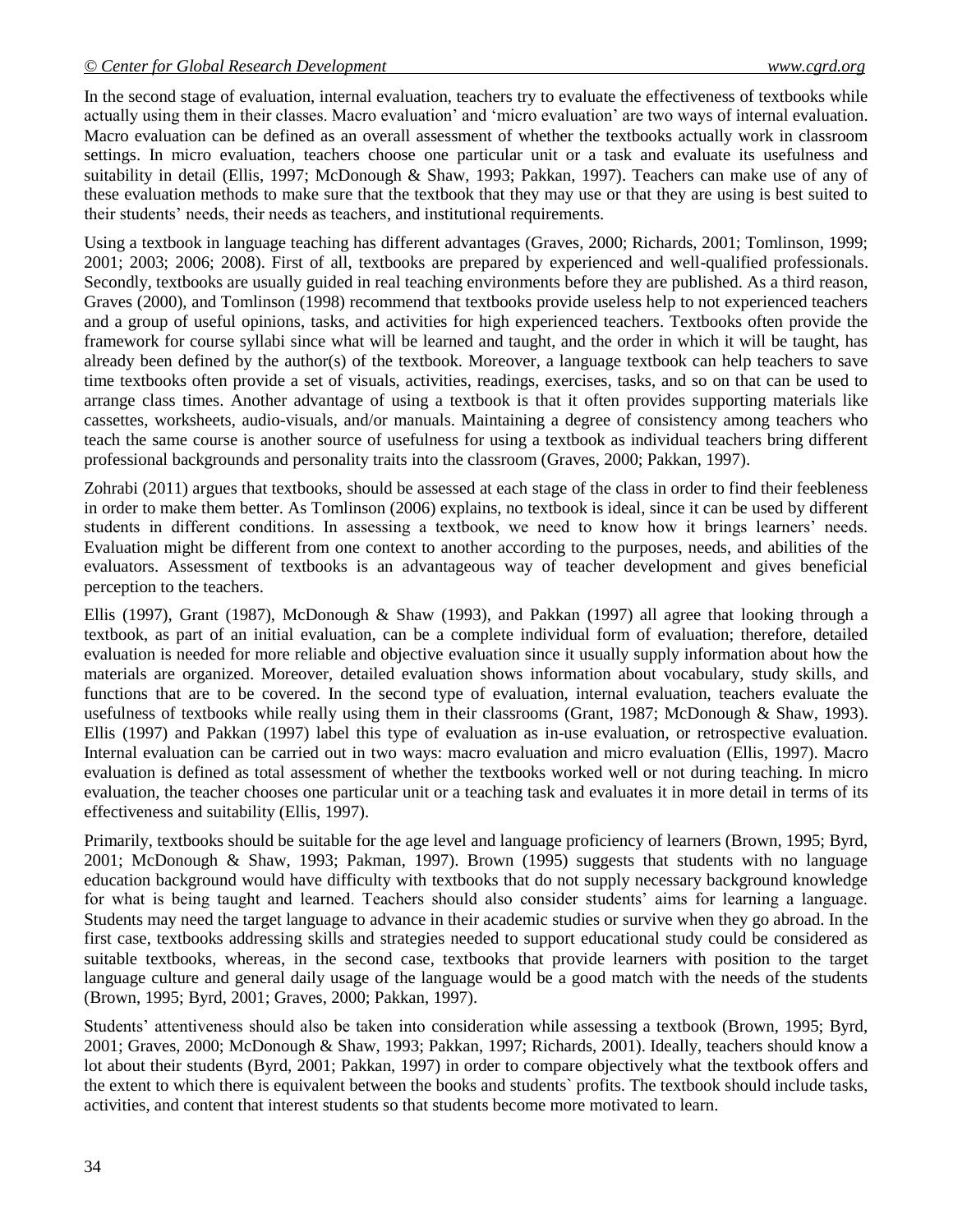Post method principles Kumaravadivelu (2003) recommended the concept of the "post method era" bring a move further methods. He defined it as: a sustainable state of connections that leads us to construct our view of language teaching and teacher education. It leads us to evaluate the situation and content of classroom teaching in all its instructional and ideological perspectives. It derives us to stream our teacher education by rebuilding the reified relationship between theory and practice. The concept of post method, in contrast to method, is based on the view that none of the methods or approaches seems to deal convincingly with foreign language teaching. That there is not any convincing benefit in using individual method for every particular context of language learning. The supporters of post method believe that language learning and teaching are so important and effective by so many contextual factors that adoption of a particular method is really absurd (Cattel, 2009).

Contrary to the nature of method which considers learners and teachers as slaves, post method suggests that teachers can bring their own methods and theories of practices on the basis of local contextual variables and experiences in their real teaching situations. In this regard, Kumaravadivelu (1994) makes a distinction between the concepts of post method and method; as the latter implies that theorizers construct "knowledge-oriented" theories of instruction such as the previous highlights practitioners" construction of "classroom-oriented" theories of practices. Thus, while method has its roots in theory and knowledge centeredness, post method derives its guiding principles based on individuality, practicality, and localness of second language situations. Kumaravadivelu (2001) said the three elements of post method as particularity, practicality, and possibility. "Particularity" refers to situational analysis (Elliott, 1993). Instructional practices according to Kumaravadivelu (2001, p.538) are responsive to a specific group of teachers teaching a particular group of learners follow a particular set of aims within a particular situational condition in a specific sociocultural situation. It means language teaching should be reactive to the conditions, which comprises learners, teachers and sociocultural factors. Totally, instruction should be restricted in the sense that teachers need to account all of the linguistic, social, cultural, and political particularities of language pedagogy.

With attention to 'practicality', Kumaravadivelu (2001) think that there needs to be harmony between theories and practices. In other words, what teachers hypothesize should correspond with exercises in the real situation of classrooms. Theories and exercises inform and re-inform one another (Zakeri, 2014). Appropriately, a theory is senseless unless it can be used in practice. This dimension of post method pedagogy also calls for teacher autonomy as language teachers perceive good teaching in their own ways. Teachers" reflection and action can be another focus which is based on teachers" insights and intuition. By drawing on first and continual experiences, teachers can gain productive ideas about the practice of good teaching. The factor of "possibility" suggests that language teaching and learning should be in relation with sociocultural and political environment outside the classroom. It concerns not only linguistic and cultural knowledge but also identity formation and social transformation. It should supply situations and challenges for learners to search for subjectivity and self-identity. Thus, pedagogy is not like as transmission of information to learners, rather as the relation between linguistic needs and political requirements. It needs to be point out that Kumaravadivelu"s model also requires educational indicators referring to the key participants" parts in L2 learning and teaching. While their conceptualizations correspond with those three elements, the parts of learners and educators are of paramount importance as they influence all features of pedagogy from take a decision, organization, to implementing the goals and activities. Based on this frame, teachers' part is important as they construct educational theories according to their own past and present learning theories and experiences, and activities in real conditions. They are also expected to have autonomy, knowledge, skills, and information about theoretical and practical aspects of language teaching and learning.

Learners in Kumaravadivelu's (2006) post method sense are not mere recipients of knowledge, while they are supposed to actively participate in pedagogic decision making and increase their autonomy through learning to learn. So, learners as analytical thinkers need to be authorized and liberated through recognizing and challenging the sociopolitical conditions which prevent them from recognizing their humanistic potentials.

Furthermore, Kumaravadivelu"s (2006) strategic frame for second language teaching included macro strategies and micro strategies, which present many crucial findings of second language accession research, including output theory, input theory, autonomy, and strategy training (Alemi& Daftarifard, 2010).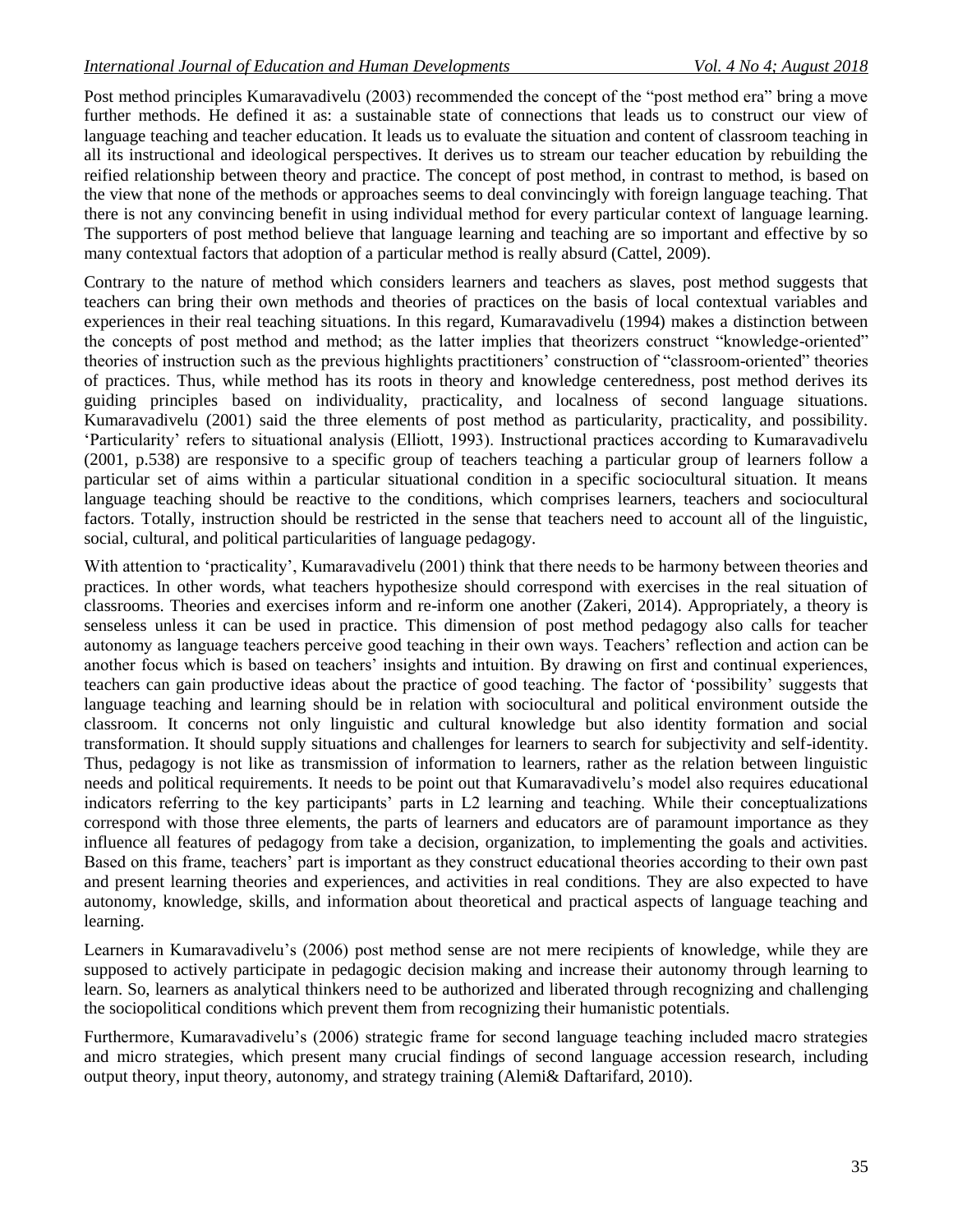The macro strategies which are based on real classroom conditions and data include increasing learning opportunities, facilitating negotiated interaction, minimizing perceptual misunderstanding, activating selfdiscovery, encouraging learner autonomy, promoting learner consciousness, contextualizing linguistic input, integrating language skills, ensuring social relevance and increasing cultural awareness.

According to Kumaravadivelu (2006), macro strategies are wide guidelines which are theory-neutral and methodneutral because they are not based on underlying assumptions of one specific theory, or on a single set of principles or procedures associated with any language method.

### **1.1.** The present study

The present study aimed at construction and validation of a textbook book evaluation based on the principles of the post method. In doing so, the following research questions were raised:

- 1.1.1 What are the factors (dimensions) of textbook evaluation scale developed based on the principles of post-method pedagogy?
- 1.1.2. To what extent, does the developed scale meet appropriate psychometrics features?

### 2. Method

### *2.1. Participants of the Study*

Two groups of participants were invited to take part in the study. The first group consisted of 16 assistant or associate professors of TEFL at different universities in Tehran. They were selected to elaborate on the content validity of the developed scale. The second group consisted of 300 EFL teachers at different language institutes in Tehran. The criterion for inclusion of the teachers in the study was teaching experience of no less than five years. The second criterion for inclusion of the teachers was holding at least BA in either TEFL or English language related majors.

### *2.2. Design*

In this study, both qualitative and quantitative research designs were used. Different phases of scale development and validation are described in details as follows.

### 2.2.1. Phase I

The initial phase of the scale development consisted of three steps. In the first phase, the researchers analyzed the contents of the books and papers on post method pedagogy. In the second phase, the main themes of the each principle were restated in complete sentences. That is, meaningful descriptions of principles were identified, coded, and compared; then, a preliminary classification into categories was performed. In the third step, each item was followed by a 5- point Likert scale: 1 (strongly disagree), 2 (disagree), 3 (neutral), 4 (agree), and 5 (strongly agree).

#### 2.2.2. Phase II

In the first step of this phase, the 35 items were submitted to a panel of 10 experts teaching English as a foreign language The panel members were asked to determine whether each item was appropriate, accurate, and representative:  $1 =$  irrelevant and should be deleted,  $2 =$  seemingly relevant but large-scale revision was required,  $3$  = relevant but in need of small adjustments, and  $4$  = relevant, clear and precise. The instrument was, then, revised accordingly.

In the next step, for the sake of readability and clarity, revisions were made to eliminate awkward wording in some items. Then, the experts categorized the items into 10 main categories, each consisting of three items. After revising the wording, content, and item order, the original 35 items became 30 items.

In the next step, the language of the instrument was reviewed for clarity by 30 EFL teachers who were selected for the study. During the process of completing the survey, the teachers did not express any problems in understanding the item wording and meaning, demonstrating its face validity. In the final step of the second phase, a total of 300 EFL teachers at all education districts in Tehran were selected through multi-phase sampling procedure. The participants at each stage were selected through convenience sampling. The teachers were also informed that they were allowed either fill in the questionnaire or to quit the study.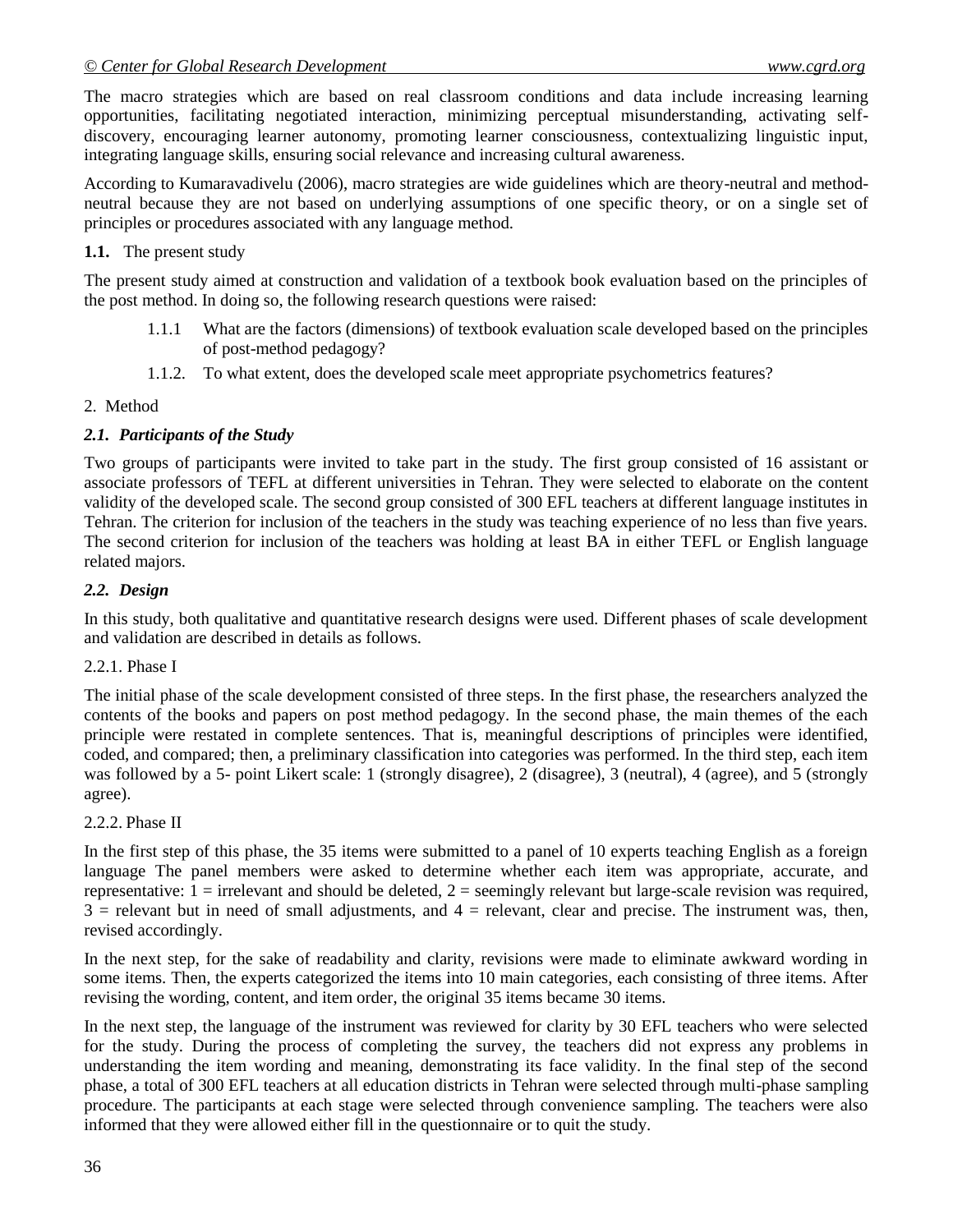The questionnaires were anonymous, and the participants" consent was obtained on a tear-off form. The return rate was 95%. The data from the 300 returned questionnaires were analyzed using the Lisrel.

**2.3.** Data Analysis

The data of the study were analyzed in different ways. In order to estimate the internal consistency of the dimensions of the scale, Cronbach alpha for each dimension was calculated. In addition, the construct validity of the scale and its dimensions were estimated through confirmatory factor analysis using LISREL8.72 software.

3. Results of the study

In this section, results including internal consistency of the scale and its components are presented.

### **3.1.** Internal consistency of the scale

The internal consistency of the 10 factors of the scale was calculated through running Cronbach alpha. The results are shown in Table 1.

As it is shown in the table 1, all dimensions of the scale enjoyed an acceptable internal consistency (alpha  $> 0.8$ ).

**3.2.** Results of confirmatory factor analysis (CFA)

In this part of the research, the results of the confirmatory factor analysis (CFA) for each of the variables analyzed by LISREL8.72 software are presented separately. In CFA, the researchers knows the items of eachvariable.That is, there is a conceptual model for each of the research variables. In CFA, the factor loadings (standard coefficients) and the coefficients of significance between the components and the related variables are obtained. The standard coefficients should be more than 0.5, and the high standard coefficient indicates that a high percentage of common variance of the variable is predicted by the factors. Also, the significance coefficients for each path should be higher than 1.96, so that at 95% confidence level, one can claim that the relationship between the components and the mentioned variable are significant (Ramin Mehr & Charstad, 2013).

Confirmatory factor analysis for the questions of all dimensions each containing of three items was run. In Figure 1, the values of the standard coefficient (factor loadings) are shown and in Figure 2 the significance coefficients of the relationship between these variables and their components (questionnaire items) are shown.

The loading factors are presented in Figure 1. Rejection or confirmation of each path of the model depends on the loading factors in standard estimation and the T- values presented in Figure 2. As all values are significant, the relationship between all components and the variable is significant.

The model's fitness indicators are presented in Table 1.The results of the estimation in the Lisrel report indicate that fitness indicators are appropriate. Regarding the results obtained and comparing it with the acceptable range, it can be admitted that all the model's fitness indices are in an acceptable range; therefore, the model is confirmed.

4. Discussion

As presented in Figures 1 & 2 and table 2 all the items of each factors had good and acceptable loadings factors. Moreover, the relationship between all factors and the variable was significant and it can be strongly argued that the scale consisted of 10 factors which are explained in details as follows. It was also shown that the model had an acceptable fitness of goodness.

### **4.1. Factor One: Maximizing Learning Opportunities**

The first macro strategy, increasing learning opportunities, nevertheless, see teaching as a process of creating and using learning chances. If we, as we must, treat classroom activity as a social event which set up by teachers and learners (Breen, 1985), so teachers are inventors of learning opportunities created by learners. As producers of learning chances, it is important that teachers create a balance between their role as designers of teaching acts and their role as mediators of learning acts. Creation of successful learning opportunities thus requires a desire on the part of teachers to adjust their lesson plans constantly on the basis of feedback from their learners. This can be done only if teachers had a predetermined syllabus that is to be confronted to meet specific learner needs, desires, and situations and treat a prescribed text as a material which is to be used as a set in classrooms. As maker of learning opportunities created by learners, it is critical that teachers no longer see "teachers simply as teachers, and learners just as learners, because both are, for good or ill, creators of learning" (Allwright, 1984, p. 156).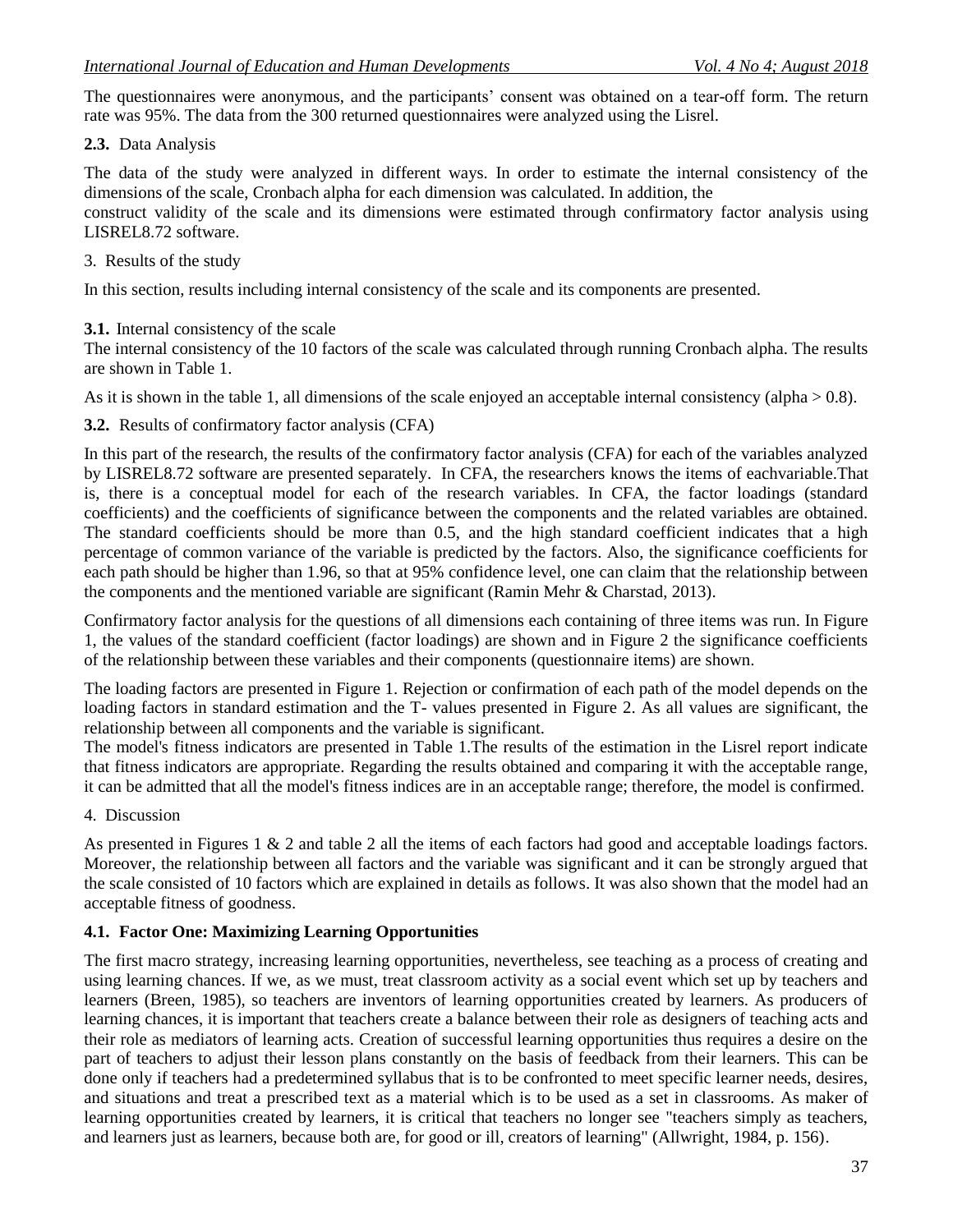## **4.2. Factor 2: Facilitate Negotiated Interaction**

This macro strategy refers to pertinent learner-learner and learner-teacher communication in class. Therefore, it could be strongly argued that EFL Textbook should enable learners to move beyond their current receptive and expressive capacities and modify and restructure their interaction with their interlocutors, should provide learners with group and small-group activities to facilitate negotiation among learners, and should consist of enough referential questions rather than display questions. This finding has been verified by several related studies (e.g., Pica, Holliday, Lewis, & Morgenthaler, 1989; Schmidt & Frota, 1986; Swain, 1985) show that negotiated communication can be easier through several micro strategies.

Designing group activities is one of them. Small-group arrangements by nature produce more interaction than do teacher centered exercises and research shows that native partners produce more frequent negotiations of meaning than do nonnative partners (Varonis & Gass, 1985). Asking referential questions which let open-ended answers, rather than display questions which have presupposed answers, is another micro strategy that can generate meaningful changes among the learners (Brock, 1986).

### **4.3. Factor 3: Minimize Perceptual Mismatches**

A serious factor that determines the success or failure of negotiated communication in the classroom is the perceptual match or mismatch between teacher aims and learner clarification. There are at least 10 main sources of perceptual mismatches that textbook developers should be aware of. They are listed as cognitive, communicative, linguistic, pedagogic, strategic, cultural, evaluative, and, educational, attitudinal, and procedural. Therefore, in line with Kumaravedeli (1996), the textbooks content should be designed so meticulously that all sources of the mismatches between language learners and textbooks materials are minimized as much as possible.

### **4.4. Factor 4: Activate Intuitive Heuristics**

All items related to this factor have acceptable loading factors. Therefore, it is argued that the materials in the textbooks should be designed "in such a way as to give free play to those elements that humans bring to the process of language learning and create a linguistic domain for the intuitive heuristics that the human being totally have" (Macintyre, 1970, p. 108). Moreover, the textbooks need to provide enough textual data so that the learner can infer certain underlying grammatical rules, and grammatical information should be conveyed not directly through rules but indirectly through examples. It can also be inferred that the language learners should have the chance to practice the linguistic structure so many times so that "the design of the language may be observed, and its meaning (structural, lexical, and sociocultural) inductively learned from its use in such different situations" (Rivers, 1964, p. 152).

# **4.5. Factor Five: Fostering Language Awareness**

The next principle which also consists of three main themes deals with self-discovery and learners' awareness of awareness of positive and negative aspects of L2 and significance of L1 learning. Moreover, the materials should be designed in such a way that self-discovery activities are preferred to explicit explanation of the rules The syllabus is arranged in such a way that self-discovery activities are preferred to explicit explanation of the rules. The importance of fostering language awareness was also mentioned by several researchers of the field (Gass, 1991; James & Garret, 1991; Hawkins, 1984; Rutherford, 1987, Smith, 1981, 1991).

# **4.6. Factor Six: Contextualizing Linguistic Input**

Based on the results of the study, as the related items are highly related with this factor, it can be argued that words have to be presented in sentences, and sentences are practiced in meaningful contexts rather than taught as isolation and linguistic input has to be contextualized for learners to benefit from the interactive effects of various linguistic components. Therefore, it can be argued that the phonological forms L2 learners produce, depend crucially on the content of discourse (Avery, Ehrlich, & Yorio, 1985), and syntactic, semantic, and pragmatic features cannot be understood as isolated linguistic elements with a single direction information flow (Gass, 1986).

# **4.7. Factor Seven: Integrate Language Skills**

Three items of the questionnaire belonged to the importance of integrating language skills. Results of confirmatory factor analysis showed that the items were significantly correlated with this factor. Therefore, it can be strongly argued that language skills and sub-skills need to be integrated in the textbooks.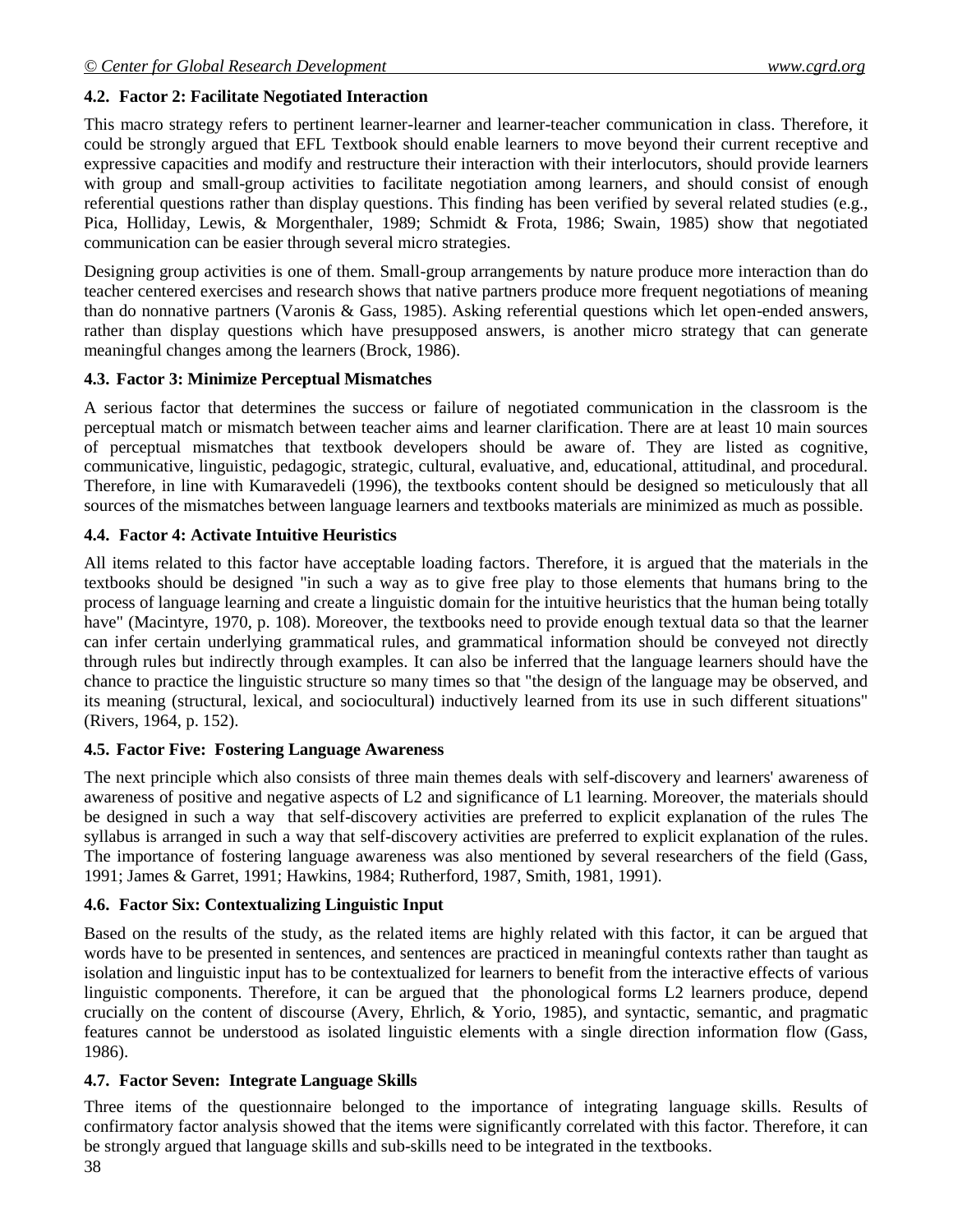The textbooks need to be provided with activities for both receptive and productive language skills. Moreover, forms and functions of language neede to be presented through the textbooks activities. This finding is consistent with studies by some of the researchers (e.g., Arens, & Morgan, 1982; Kost, 1990, Krashen, 1989, Selinker & Tomlin, 1986S).

### **4.8. Factor 8: Promoting Learner Autonomy**

In line with the results of the present study, it can be argued that the textbooks should consist of activities which help language learners learn how to learn, equip language with the means necessary to self-direct their own learning, they should consist of activities which help learners understand what the learning strategies are and how to use them for accomplishing various problem-solving tasks, and finally the textbooks should consist of activities which help learners learn how to monitor their performance and how to assess the outcome of their learning. This finding is also in line with the reults of some studies which focused on learner freedom (Cohen, 1990; Ellis & Sinclair, 1989; Wenden, 1991) has prepared us with useful vision into what learners know and do to regulate their own learning process and what teachers should know and can do to promote learner autonomy.

### **4.9. Factor 9: Raising Cultural Consciousness**

The results also show that the three items which show the importance of raising cultural consciousness have good loading factors. Therefore, the material developers have to avoid cultural misunderstandings and miscommunications in the textbooks and make use of language learners" L1 culturally related issues. The textbooks should also consist of the textbooks through which through which language learners can share their cultural knowledge with the other learners and teachers. Thus, as Stern (1992) reiterates, "one of the most important purposes of culture teaching is to help the learner gain an understanding of the native speaker's viewpoint "(p. 215).

### **4.10. Factor Ten: Ensuring Social Relevance**

The last factor emerged is ensuring social relevance. That is, in the EFL text books cross-cultural misunderstandings and miscommunications need to be avoided, they need to be sensitive to the societal, political, economic, and educational environment in which L2 learning/teaching takes place, and the textbook"s activities/exercises in target language are complementary or supplementary to the local/regional language(s). The three items have acceptable loading factors. Therefore, it could be strongly argued that ensuring social relevance can be seen as a construct of book evaluation scale. The significance ensuring social relevance of the ELT curriculum has also been confirmed by a couple of researchers (Beebe, 1985; Berns, 1990; Breen, 1985, Kashrut, 1985, Kumaravedelu, 1995; Lowenberg, 1990).

# **5. Conclusions**

In line with the findings of the study, it can be concluded the textbook materials should designed so carefully that the teachers can maximize learning opportunities and reduce different mismatches among the learners and the content of ELT program. In addition, through the textbooks activities, teachers and language learners can know about the significance of the cultural and their L1 values. Moreover, material developers have to avoid materials and activities biased to a particular ethnicity and detrimental to a group of language learners. Finally, it can be concluded that EFL textbook developers need to be familiar with all principles of post-method pedagogy and they have to do their best to take them all into account while developing a textbook for EFL learners.

# **References**

Alemi, M. & Daftarifard (2010), Pedagogical innovations in language teaching methodologies. *Journal of Language Teaching and Research, 1*(6), 765-770

Allwright, R. L. (1991). *The death of the method (Working Papers No. 10)* Lancaster, England: The University of Lancaster, the Exploratory Practice Center.

Allwright, R. L. (1992). Exploratory teaching: Bringing research and pedagogy together in the language classroom. *RevPhone'tique Applique'e,* 1031104, 101- 117

Allwright, R. L. (1984). *The importance of interaction in classroom language Learning Applied Linguistics,* 5, 156-17 1.

Bell, D. (2005).Method and post method: are they really so incompatible? *TESOL QUARTERLY, 37, 325-336.*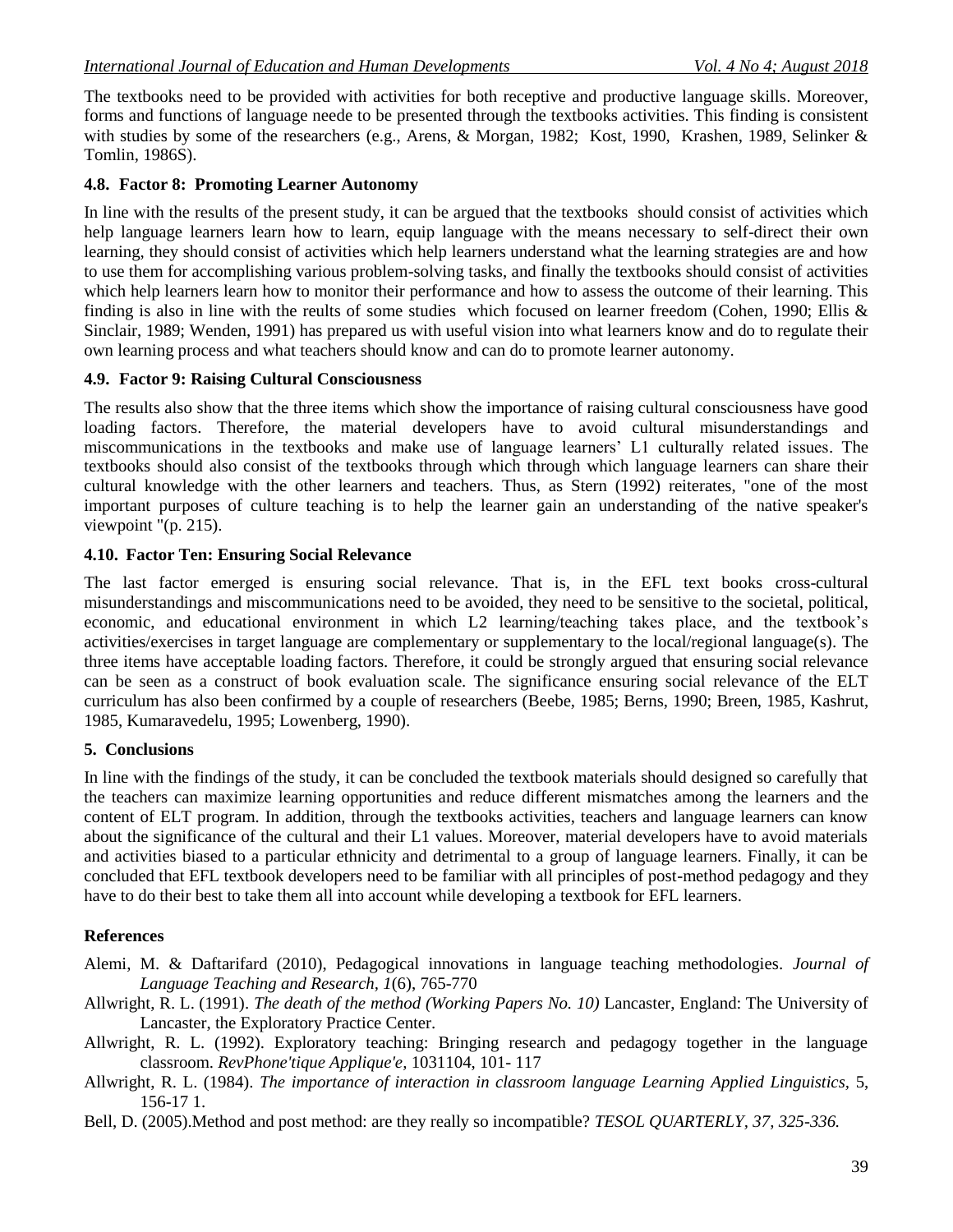- Berns, M (1990). *Contexts of competence: Social and cultural considerations in communicative language teaching.* New York: Plenum.
- Breen, M. P. (1985). The social context for language learning-A neglected situation, *Studies in Second Language Acquisition, 7,* 135-158.
- Brock, C. (1986) the effects of referential questions on ESL classroom discourse. *TESOL Quarterly,* 20(1), 47-59.

Brown, J. M. & Palmer, A. S. (1988), *The listening approach.* London: Longman.

- Brown, DH. (1991). TESOL at twenty-five: What are the issues? *TESOL Quarterly,* 25(2), 245-260.
- Brown, J. D. (1995). *The Elements of Language Curriculum*: A Systematic Approach to Program Development. Boston: Heinle & Heinle Publishers.
- Brown, H.D. (2002). English language teaching in the "post-method" era: Toward better diagnosis, treatment and assessment," in Richards, J. C. and W. A. Renandya, (Eds.), *Methodology in Language Teaching* United Kingdom: Cambridge University Press
- Brown, J.D. & Rodgers,T.S (2002). *Doing second language research* USA: 0xford University Press.p.289.
- Brown, H. D. (2007). *Principles of language learning and teaching* (5thed.). White Plains, NY: Pearson Education
- Byrd, P. (2001).Textbooks: Evaluation for Selection and Analysis for implementation. In M.Celce- Murcia (Eds) Teaching English as a second or Foreign Language  $(3<sup>rd</sup>$  ed. Pp.415-415) Us. Heinle
- Cattell, A.G. (2009). *Re-evaluating Communicative language Teaching:* Wittgenstes and Post method Pedagogy. (Unpublished master"s thesis) University of Waterloo, German
- Cohen, A. (1990). *Language learning: Insights for learners, teachers and researchers.* New York: Newbury House.
- Cunningsworth, A. (1984). *Evaluating and selecting EFL teaching materials.* London: Heinemann Educational Books.
- Cunningsworth, A. (1995). Choosing your coursebook. Oxford: Macmillan Heinemann ELT.
- Dubin, F. Olshtain, E. (1986).Course Design. *Developing Programs and Materials for Language Learning*  Cambridge: Cambridge University Press.
- Elliott, J. (1993). *Reconstructing Teacher Education: Teacher Development* London: Falmer Press.
- Ellis, G. & Sinclair, B. (1989).*Learning to learn English: A course in learner training.*
- Ellis, R. (1997). The empirical evaluation of language teaching materials *ELT Journal*, *51*(1)
- Fahim, M., & Pishghadam, R. (2009).*Postmodernism and English language teaching* .*IJALS, 1, 27-54.*
- Freeman, D. (1991). Mistaken constructs: Re-examining the nature and assumptions of language teacher education. In J. E. Alatis (Ed.), *Georgetown University Round Table on Languages and Linguistics I991*  (pp. 25-39). Washington, DC: Georgetown University Press.
- Gass & C. Madden (Eds.). *Input in second language acquisition* (pp. 235-253) Rowley, MA: Newbury House.
- Giroux, H. A. (1983). *Theory and resistance in education: pedagogy for the opposition*. South Hadley, MA: Bergin.
- Grant, N.(1987). *Making the Most of your Textbook* Hong Kong: Longman Group UK limited (p.8)
- Graves, K. (2000). Designing language courses: A guide for teachers. Boston: Heinle & Heinle.
- Hall, G. (2011).*Exploring English language teaching*. London: Routledge.p.100
- Hammerly, H. (1991) *Fluency and accuracy* Clevedon, England: Multilingual Matters.
- Hlacintyre A. (1970). Noam Chomsky's view of language In hl Lester (Ed.), *Readings in applied transformational grammar* (pp. 96-1 *13).*New York: Holt, Reinhart & Winston.
- Hutcheon, L. (1989). *The politics of postmodernism,* London: Rout ledge.
- Hutchinson, T. & E. Torres (1994). The textbook as agent of change *ELT Journal* 48.4
- Hutchinson, T. & Torres, A (1987) English for specific purposes: A learning centered approach Cambridge: CUP <http://dx.doi.org/10.1017/CBO9780511733031>
- Kachru, B. B. (1990). World English and applied linguistics. *World English, 9*, 3-20.
- Krashen, S. (1989) *Language acquisition and language education.* London: Prentice Hall
- Kumaravadivelu, B. (1992). Macrostrategies for the second/foreign language teacher .*Modern Language Journal*, *76*
- Kumaravadivelu, B. (1994). The post-method condition: (E) merging strategies for second/foreign language teaching. *TESOL Quarterly*, 28(1)
- Kumaravadivelu, B. (2001). Toward a post method pedagogy *TESOL Quarterly*, *35*(4).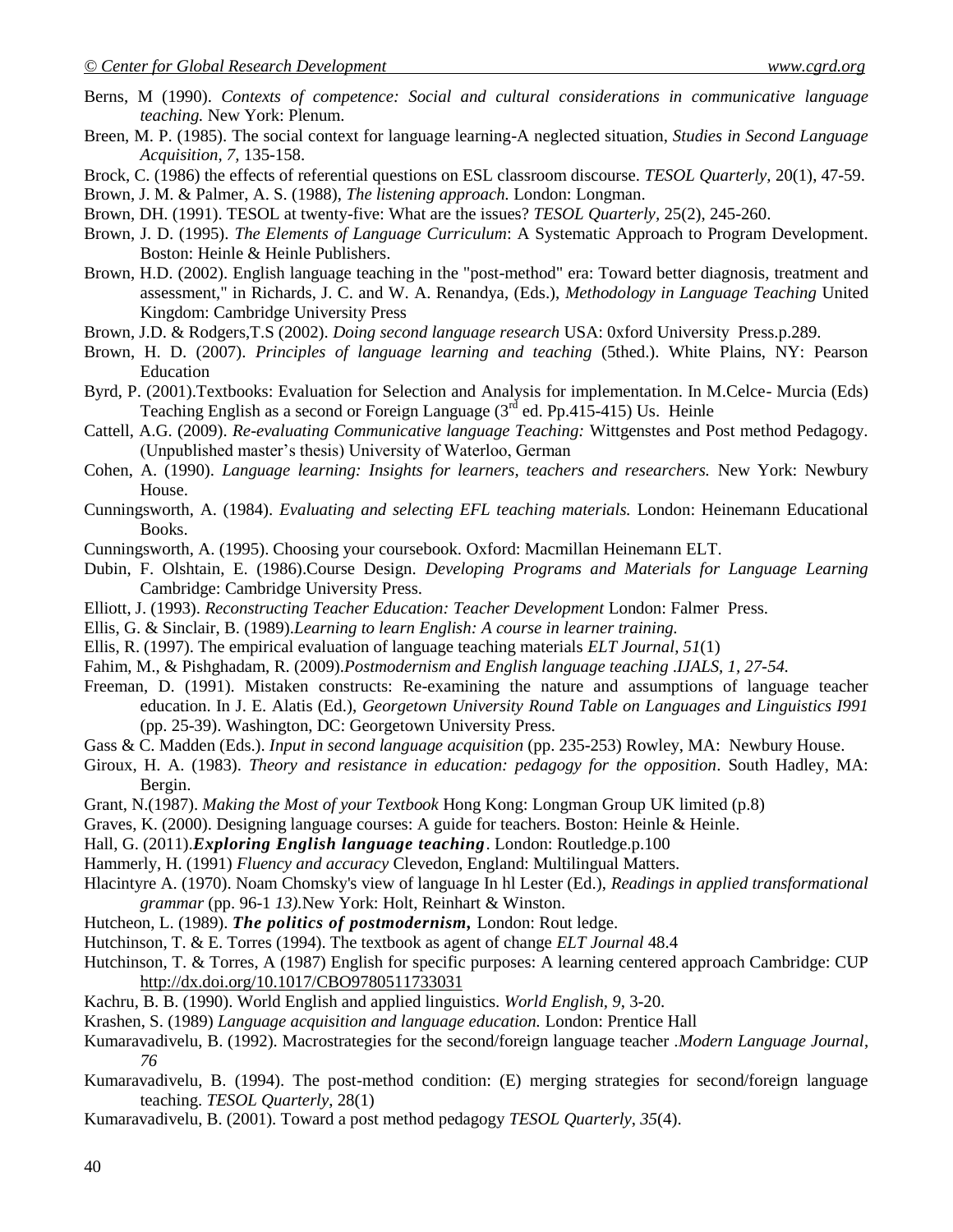- Kumaravadivelu, B. (2003a). Critical language pedagogy: a post-method perspective on English language teaching. *World English*, *22*(4), 16-17
- Kumaravadivelu, B. (2003b). *Beyond methods: macro strategies for language teaching*. New Haven, C. T.: Yale University Press.
- Kumaravadivelu, B. (2005). In defence of post-method *ILI Language Teaching Journal 1*(1), 15-19
- Kumaravadivelu, B. (2006). *Understanding language teaching: from method to postmethod*.p.538
- Nunan, D. (1999). *Second language teaching and learning*, Boston: Heinle and Heinle.p.98
- Pakkan, G. (1997). Handbooks for EFL teachers: Language teaching materials. Istanbul, Turkey: Surat basim yayin reklamcilik.
- Radic-Boljanic, B.B., & Topalav, J. P (2016). Textbooks in the EFL Clasroom: Defining, assessing, and analyzing. Retrieved from: http// www. [http://scindeks-](http://scindeks-/) clanci.ceon.rs/data/pdf/0354-3293/2016/0354- 32931603137R.pdf
- Richards, J.C. (2001). The role and design of instructional materials. In Curriculum development in language (pp. 251- 284). Cambridge: Cambridge University Press.
- Richards, J. C., & Rodgers, T. S. (2001). *Approaches and methods in language teaching*, Cambridge: Cambridge University Press.
- Rivers, W. M. (1964). *The psychologist and the foreign language teacher* Chitago: University of Chicago Press.
- Rutherford, W. E. (1987). *Second language grammar: Learning and teaching.* London: Longman.
- Schaffer, C. (1989). A comparison of inductive and deductive approaches to teaching foreign languages *Modern Language Journal, 73.* 395-403
- Selinker, L., & Tomlin, R. S. (1986), an empirical look at the integration and separation of skills in ELT, *ELT Journal,* 40, 227 235
- Sharwood Smith, M. (1981), Consciousness-raising and the second language learner, *Applied Linguistics, 2,* 159- 168
- Sharwood Smith, M. (1991), speaking to many minds: On the relevance of different types of language information for the L2 learner. *Second Language Research,* 7(2), 118-132.
- Sheldon, L. E. (1988). Evaluating ELT textbooks and materials, *ELT Journal,* [42,237-246] <http://dx.doi.org/10.1093/elt/42.4.237>
- Slimani, A. (1989). *The role of topicalization in classroom language learning System, 17,* 223-234
- Stern, H. H. (1985). [Review of the book Methods that work: A smorgasbord of ideas for language teachers]. *Studies in Second Language Acquisition*, *7*, 249–251.
- Stern, H. H. (1992). *Issues and options in language teaching,* Oxford: Oxford University Press.
- Swaffar J, Arens. K. & Morgan M (1982). Teacher classroom practices: Redefining method as task hierarchy, *Modern Language Journal, 66,* 24-33
- Swain, M. (1985), *Communicative competence*: Some roles of comprehensible input and comprehensible output in its development.
- Tomlinson, B. (1999). Developing criteria for materials evaluation, *IATEFL Issues*
- Tomlinson, B. (2001). Materials development, In R. Carter, & D. Nunan (Eds.), *The Cambridge guide to teaching English to speakers of other languages* (pp. 66-71). Cambridge, UK: Cambridge University Press. P.15
- Tomlinson, B. (Ed.). (2003). *Developing materials for language teaching*. London: Continuum.p.39
- Tomlinson, B. (2006). Localizing the global: Matching materials to the context of learning, In J. Mukundan (Ed.), *Readings on ELT materials II* (pp. 1-16) Malaysia: Pearson Longman.
- Tomlinson, B. (Ed.). (2008). *English language learning materials: A critical review.* London: Continuum.
- Varonis, E., & Gass, S. M. (1985), Non- native conversation. A model for the negotiation of meaning. *Applied Linguistics,* 6, 7 1-90
- Wallace, M. J. (1 99 1), *Training foreign language teachers: A reflective approach.* Cambridge: Cambridge University Press.
- White, L., Spada, N., Lightbown, P., & Ranta, L. (1991), Input enhancement and L2 question formation. *Applied Linguistics,* 12, 416-432
- Widdowson, H. G. (1990). *Aspects of language teaching,* Oxford: Oxford University Press.
- Zakeri, E. (2014). Post method era: Amalgamation of methods, a real example. *International Journal of Language Learning and Applied Linguistics World, 5*(2), 523-529.
- Zohrabi, M. (2011), Course book development and evaluation for English for general purposes course, *English Language Teaching*, *4*(2), 213-222.<http://dx.doi.org/10.5539/elt.v4n2p213>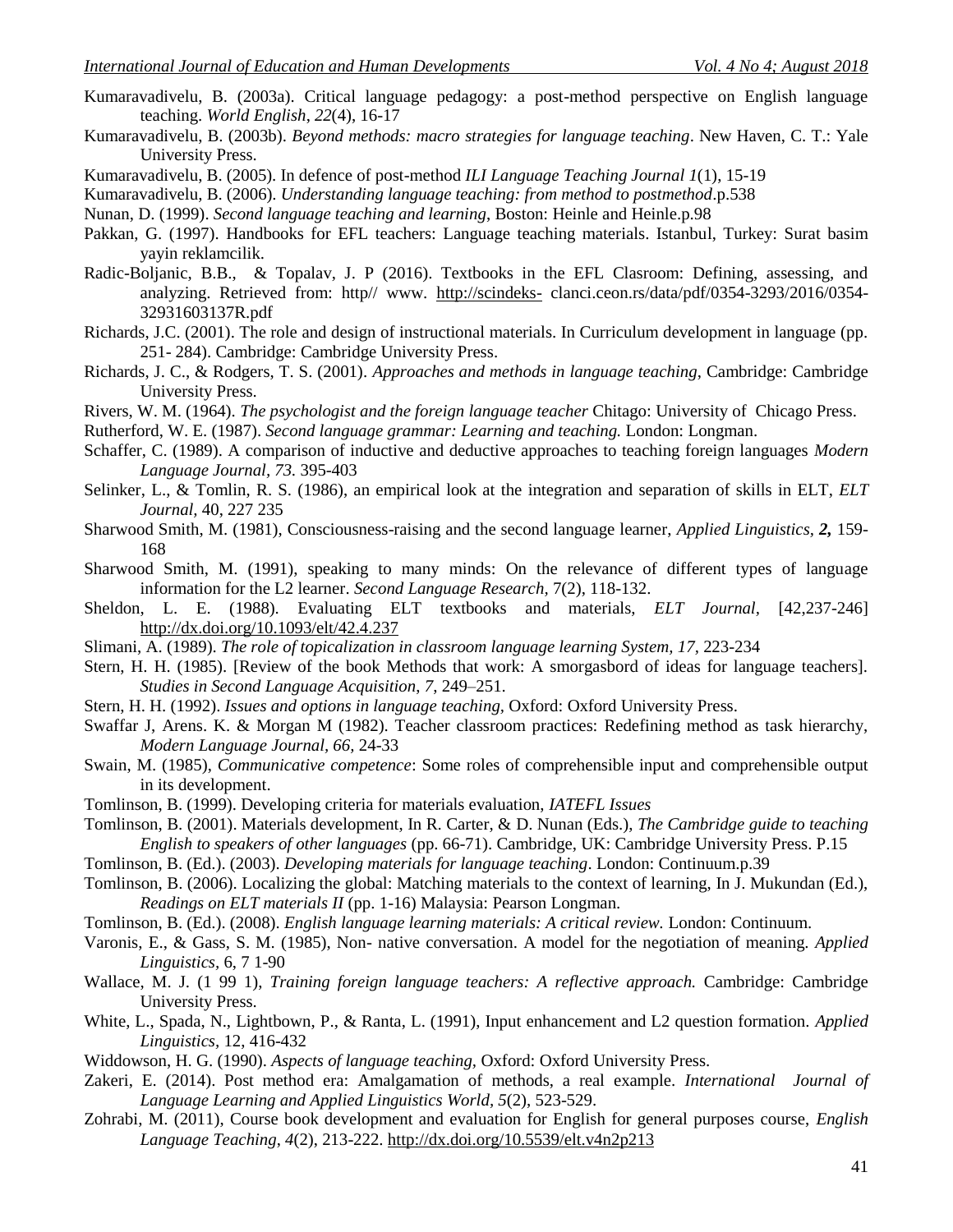### **Appendices**

| Factors                                   | One  | Two  | Three        | Four | Five        | <b>Six</b>  | Seven | Eight         | Nine          | Ten  |             |
|-------------------------------------------|------|------|--------------|------|-------------|-------------|-------|---------------|---------------|------|-------------|
| Cronbach alpha                            | 0.83 | 0.87 | 0.91         | 0.92 | 0.83        | 0.8         | 0.861 | 0.891         | 0.90          | 0.92 |             |
|                                           |      |      |              |      |             |             |       |               |               |      |             |
| Table 2: Fitness of book evaluation model |      |      |              |      |             |             |       |               |               |      |             |
| Fitness index                             |      |      | <b>RMSEA</b> |      | <b>GFI</b>  | AGFI        |       | <b>NFI</b>    | <b>NNFI</b>   |      | CFI         |
|                                           |      | df   |              |      |             |             |       |               |               |      |             |
| Acceptable range                          |      |      | $\prec$ 0.1  |      | $\succ 0.9$ | $\succ 0.9$ |       | $\approx 0.9$ | $\approx 0.9$ |      | $\succ$ 0.9 |

Result 2.366 0.066 0.97 0.96 0.99 0.98 0.99

### **Table 1: Internal consistency of the dimensions of the book evaluation scale**

#### **Figure 1: Standardized Coefficients of the model**